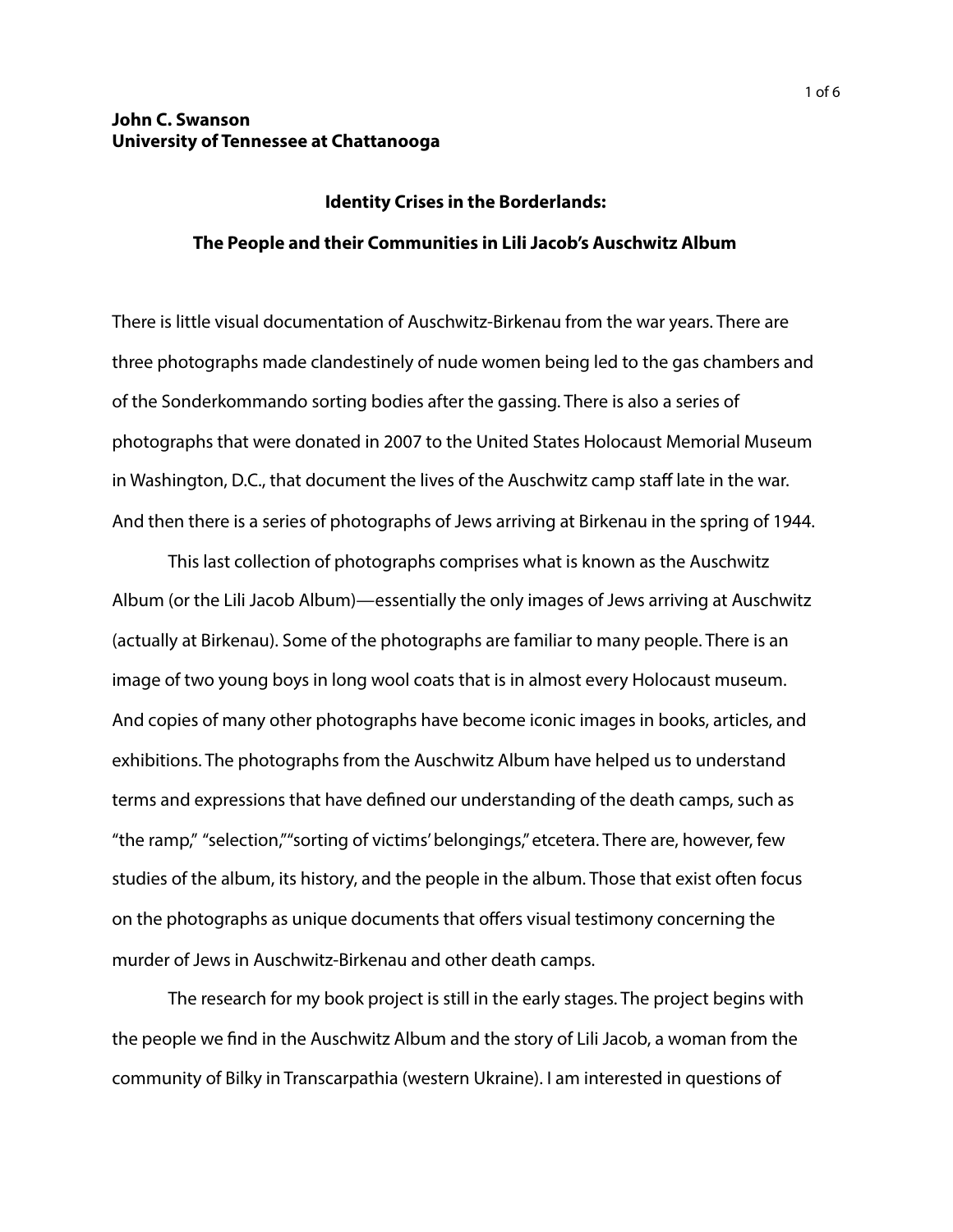identity, specifcally how rural Jews living in Transcarpathia defned themselves and those around them. The project, however, is not strictly about nations, ethnic groups, or religions, instead I investigate how everyday people negotiated their lives and their identities in the borderlands (what some have referred to as the "shatterzone of empires" and others as "European Rimlands") in twentieth-century East Central Europe. I am interested in how Jews understood their place in this region and how their neighbors viewed them. I am interested in the relations between Jews and non-Jews in Transcarpathia.

 As with any study of a region in East Central Europe or in Eastern Europe, there needs to be an introductory comment about place names. At the moment I am referring to the region under study as Transcarpathia, even if some people continue to use the Czechoslovak designation of Subcarpathian Rus', and Hungarians call the territory Kárpátalja. This is a region that had belonged to the Kingdom of Hungary prior to 1918, when it was given to the new state of Czechoslovakia, only to be re-conquered by Hungary in 1938 and 1939. It became part of the Soviet Union in 1945, and since 1991 has been the western most part of Ukraine. Jews have lived there for hundreds of years, but the majority of them arrived in the eighteenth and nineteenth centuries, mainly from Galicia. Their neighbors have identifed themselves and been identifed by others as Rusyns, Hungarians, Ukrainians, Russians, Slovaks, Germans, Roma, etcetera.

 To provide a sense of the territory, let me provide you with a dialogue that people familiar with the region would have heard some variant of:

"Where were you born?"

"I was born in the Austro-Hungarian Monarchy of Emperor Franz Joseph."

"Where did you study?"

"In Czechoslovakia under Benes."

"Where did you do military service?"

"In the Kingdom of Hungary in the army of Horthy Miklos."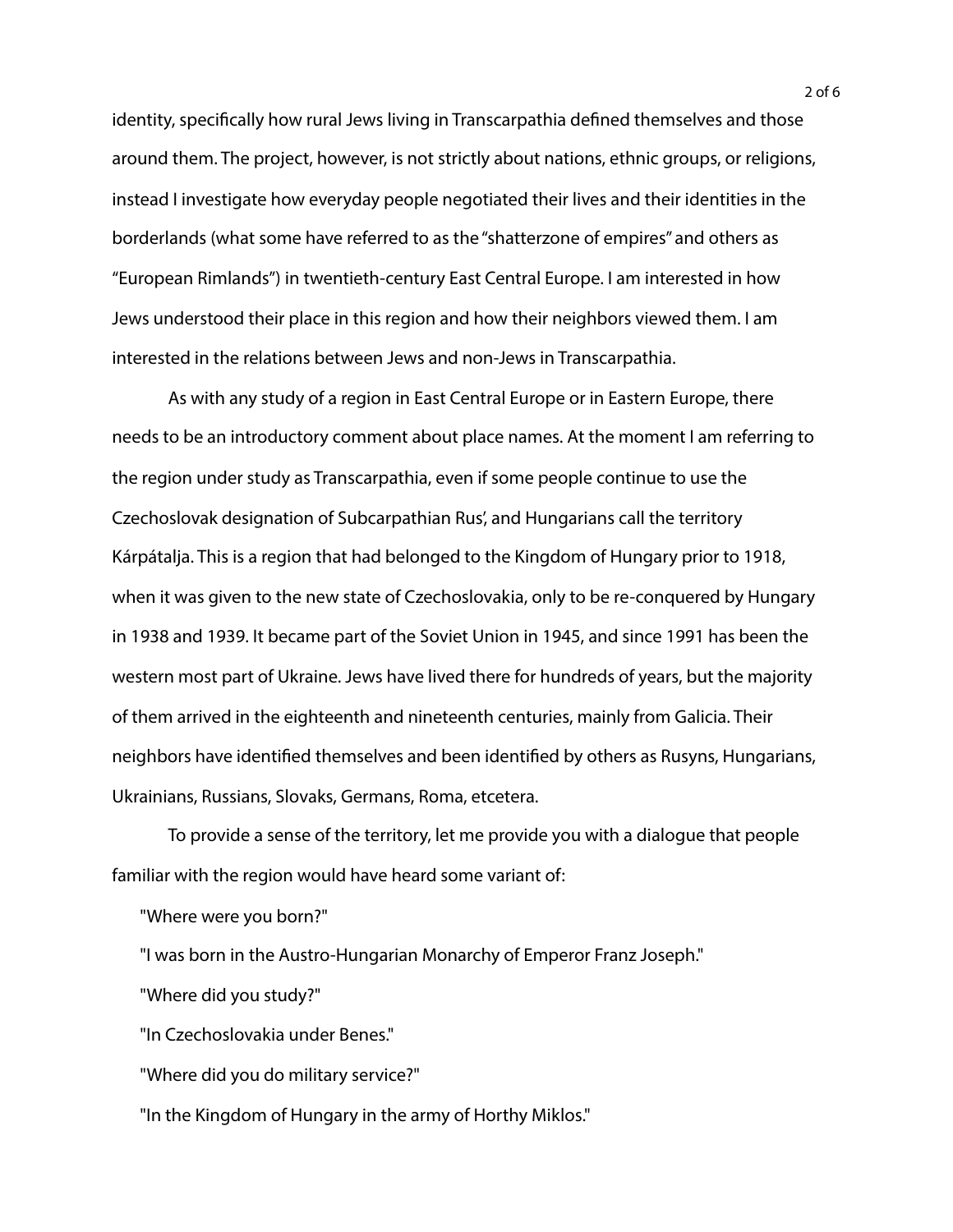"Where did you work?" "In the Soviet Union." "Where did you retire?" "In Ukraine." "Wow, you traveled a lot!" "Actually, I never left Mukachevo."

 Studies concerning the Jewish inhabitants or concerning relations between Jews and others in Transcarpathia frequently present a positive image. Robert Magocsi points out that there were no pogroms in this region, and the Czech writer Ivan Olbracht has provided ethnographic evidence that Jews and Rusyns often respected each other's differences.

 Yet it was in Transcarpathia where the frst deportations of Jews from Hungary took place in 1941, and it was the frst place in 1944 from which the Hungarians began to deport all their Jews. Transcarpathia was in the frst zone of deportation. Perhaps an oversimplifed question, but one that is driving my research at the moment is: what happened in the spring of 1944 in towns and villages in Transcarpathia? How and why did the local inhabitants all of a sudden decide to turn against their Jewish neighbors and participate in the deportations? Of course, these are fairly simple questions for difficult events, but survivor testimonies and scholars such as Randalph Braham often describe a "change" at that time.

 I also defne my work as a kind of micro study of one community, perhaps similar to the recent study of Buczacz by Omer Bartov. I am most interested in the community of Bilky, as an example of a Transcarpathian community, which is also where Lili Jacob is from as well as others we fnd in the album. Lili Jacob, the album, and Bilky are my main characters.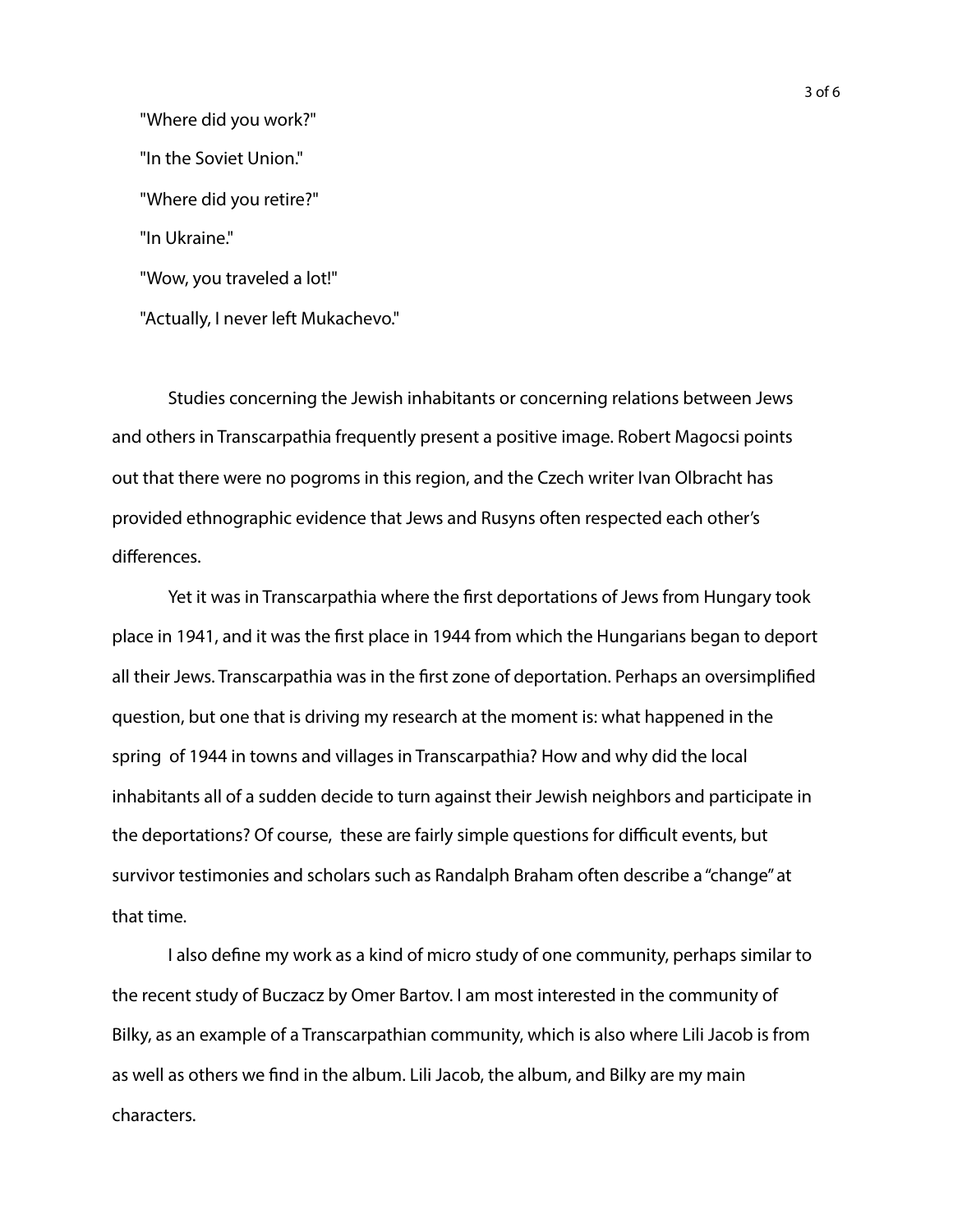Last year I began research concerning this project in earnest. I had a sabbatical from my teaching job in the United States, and thanks to support from Fulbright, the Leibniz Institute for the History and Culture of Eastern Europe in Leipzig, and from the Fondation pour la memoire de la Shoah I was able to spend a lot of time in Ukraine, Israel, Hungary, and Germany. With support from the Fondation I was able to return to Transcarpathia in the spring of 2019 and stay until the end of the summer. I already speak Hungarian, but a lot of time in Ukraine I spent on studying the language. In the summer I continued my research in the Transcarpathian State Archives in Berehovo and Uzhhorod. I also visited the village of Bilky many times and conducted interviews. In the summer I was fnally able to solve a couple of mysteries: First of all, whether Lili Jacob had returned or not to Bilky in the 1990s. The former mayor still insists that she was there, but local records make it very clear that she was not. Secondly, after many discussions (both official interviews and informal conversations) I was fnally able to determine where the large synagogue of Bilky (a building designed by the same Hungarian architects who designed the synagogue in Uzhhorod) used to stand. It was probably torn down in the 1950s; this needs more investigation. Perhaps the culmination of the spring/summer research trip was a tour that I led in Bilky for local inhabitants and local tour guides. I showed people where the former Jewish sites, including the large synagogue in Bilky, used to be and described Jewish life as it would have existed in their community.

 My goal in this very short paper is not to provide you with any conclusions, but to give some general impressions. Let me make a couple of observations that relate to people's sense of belonging/identity in the years before 1944.

 In my reading of the 1930 Czechoslovak census records for the town of Bilky I came across many interesting revelations. I was looking for information about the family of Lili Jacob, but I also read the material broadly. Shortly before beginning this reading, I had met in Uzhhorod Alexander Bokotey, whose family had come from Bilky. So I kept an eye out for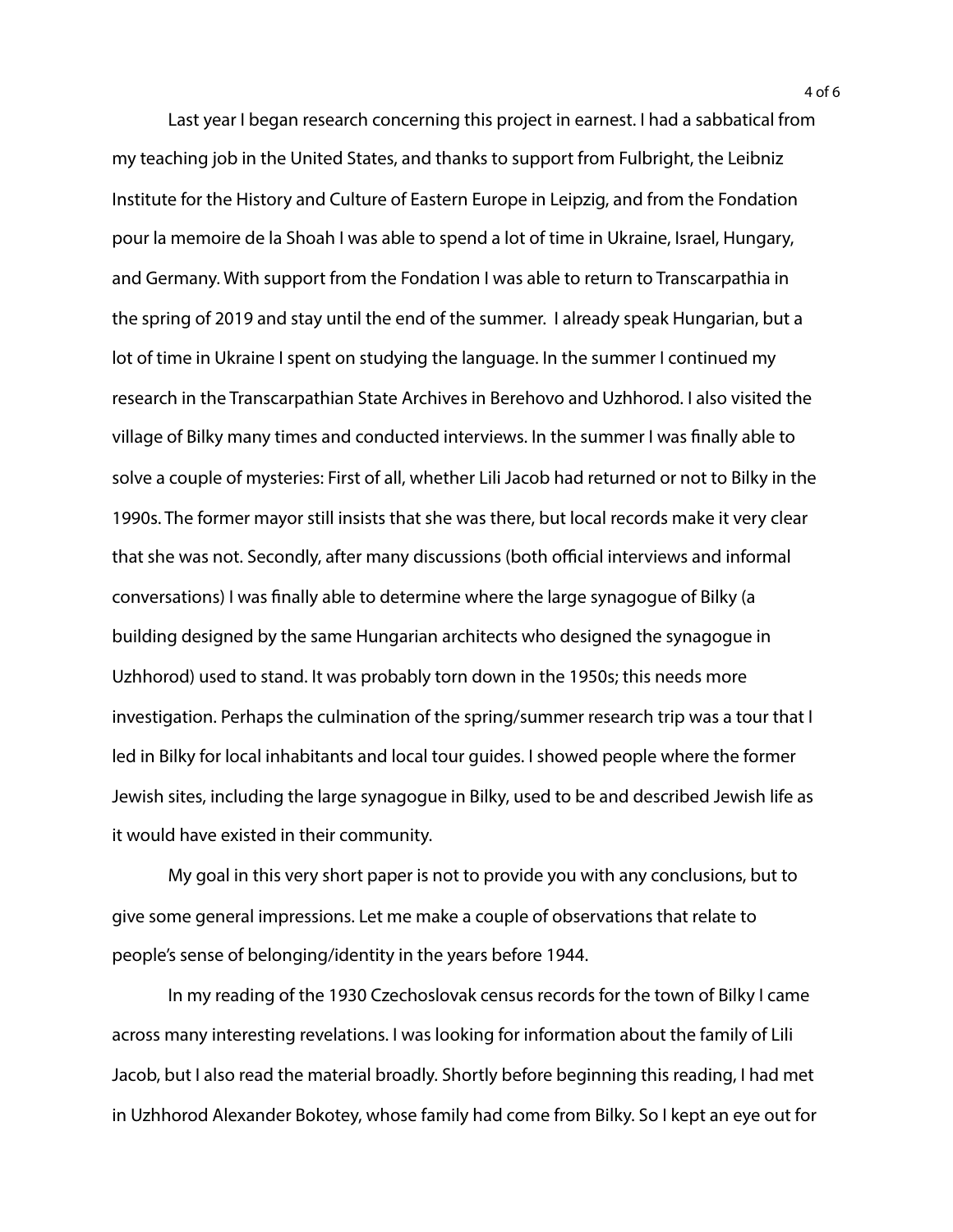Bokoteys, of which there were a lot more than Jacobs. Alexander told me that members of his family were well to do Hungarians in Bilky. So I found it telling that some Bokoteys in Bilky registered in 1930 as Hungarians but others as Rusyns. It is true that they probably were of a higher status, since most of them could read and write—two skills that were recorded in the census reports.

 One might also think that Jews and Rusyns (or all non Jews) lived in different parts of the town. This was not the case. Many Jews lived in the central part, but Jewish families could be found in all sections of Bilky. And it was not uncommon to fnd Jewish households next to Rusyn households. This may not mean a great deal, but it could suggest that the dividing line between Jews and non Jews, which was, of course, very clear in religious terms, was perhaps not as obvious in other terms. Locals may not have seen "belonging" to the majority or a minority as that crucial.

 I will not elaborate on this here, but this issue is extremely important for ideas regarding belonging in this region, because of the multi-ethnic, multi-linguistic, and multireligious nature of this borderland. Transcarpathia was controlled by Hungary, then Czechoslovakia, then Hungary again (and after 1945 by the Soviet Union and then Ukraine). Before 1945 the majority population—the Rusyns—were not the ones making decisions about the territory. This meant that Rusyns and Jews, despite their religious, ethnic, and linguistic differences shared the position of being governed by someone else, which was beginning to mean something in the new atmosphere of nation states. Both Rusyns and Jews also shared the status of being very poor—something that scholars frequently point to when they want to explain the lack of antisemtism in the region.

 School records from the interwar period can also perhaps tell us something. It was common that Jewish children attended state schools, which before 1918 would have been Hungarian and then afterward Czechoslovak. It is true that Jewish boys went to Cheder, but this was in addition to regular school. After 1918 in a town such as Bilky there was a